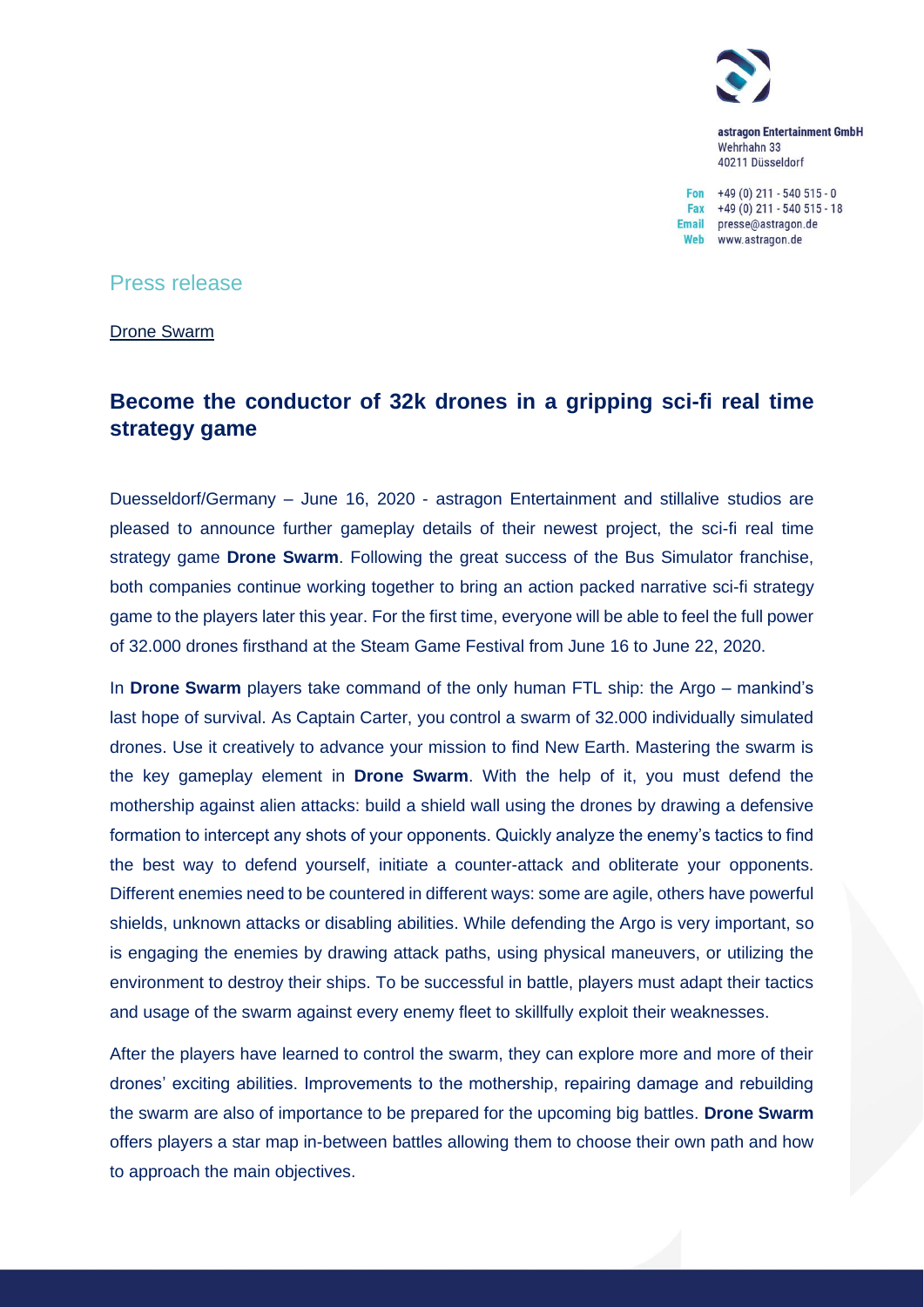Watch the latest [Gameplay Teaser Trailer](https://youtu.be/Hyd5q2F25CY) to get a first overview about the unique gameplay of **Drone Swarm** today!

To dive deeper into the gameplay of **Drone Swarm** you are also invited to watch the first [Developer Diary.](https://youtu.be/tMjcUzrmaYU) This is the start of a video series that will show you more about the development of the game and present a closer look into different gameplay aspects.

Would you like to play yourself? Well, here comes a very special opportunity for you: **Drone Swarm** will be part of the [upcoming Summer Edition of the Steam Game Festival from June 9](https://store.steampowered.com/app/401760/Drone_Swarm/)  [to 14, 2020!](https://store.steampowered.com/app/401760/Drone_Swarm/) Take the opportunity to play an early version of the game and see if you have what it takes to control a swarm of 32k drones. You will be able to join without signing into a beta, all you need is a Steam account. On **June 16 (7:00 PM CET), interested players are invited to join our [developer livestream](https://www.youtube.com/watch?v=WGb14AwssNE)**, where Julian Mautner, CEO of stillalive studios and Game Director of Drone Swarm will show off the game and answer your questions.

The upcoming sci-fi-action-RTS **Drone Swarm** will be available for PC on Steam End of 2020. In the upcoming weeks more details about the story of **Drone Swarm** will be revealed.

### **For more information about Drone Swarm visit:**

**[Website](https://www.droneswarmgame.com/)** [Facebook](https://www.facebook.com/DroneSwarmGame/) **[Twitter](https://twitter.com/DroneSwarmGame)** [Instagram](https://www.instagram.com/DroneSwarmGame/) **[Discord](https://discordapp.com/invite/mQJ3uWU)** 

©2020 astragon Entertainment GmbH and stillalive studios GmbH. Published and distributed by astragon Entertainment GmbH. Developed by stillalive studios GmbH. astragon, astragon Entertainment and its logos are trademarks or registered trademarks of astragon Entertainment GmbH. All rights reserved. All other names, trademarks and logosof their respective owners.

## **Press contact:**

 $\mathcal{L}=\mathcal{L}=\mathcal{L}=\mathcal{L}=\mathcal{L}=\mathcal{L}=\mathcal{L}=\mathcal{L}=\mathcal{L}=\mathcal{L}=\mathcal{L}=\mathcal{L}=\mathcal{L}=\mathcal{L}=\mathcal{L}=\mathcal{L}=\mathcal{L}=\mathcal{L}=\mathcal{L}=\mathcal{L}=\mathcal{L}=\mathcal{L}=\mathcal{L}=\mathcal{L}=\mathcal{L}=\mathcal{L}=\mathcal{L}=\mathcal{L}=\mathcal{L}=\mathcal{L}=\mathcal{L}=\mathcal{L}=\mathcal{L}=\mathcal{L}=\mathcal{L}=\mathcal{L}=\mathcal{$ 

**Maik Flade** *PR Assistant Fon:* +49 (0) 211 – 540 515 - 60 *E-Mail:* [m.flade@astragon.de](mailto:m.flade@astragon.de)

#### **astragon Entertainment GmbH**

astragon Entertainment (founded in 2000) ranks among the leading independent games publishers in Germany. Our versatile product portfolio focuses on high-quality technical simulation games such as Construction Simulator, Farming Simulator or Bus Simulator, but also covers complex economic simulations and strategy games. The distribution of the Big Fish franchise (Mystery Case Files, Dark Parables, Grim Tales) completes our exciting product range. Games by astragon are available world-wide on many different platforms such as consoles, smartphones, tablets and PC. Please visit us for more information at [http://www.astragon.de/en/.](https://u7061146.ct.sendgrid.net/wf/click?upn=84Em28S1K9SvtzcUtu04EiKRzWnsI05TfQQ6p6F9d427phb7AoEeU17CrjFLuU87_g12KJPrE5GtyWcR3F5Wq-2FBURwjzVSY145zNmPcQOIs2VkEe0IURU1MpSD7H8sVEilsuEGe6Jg2Cp53kVGgW-2BDUXYlRdeIuyInIgkXolwqsfltp1rNUOcZ-2BwQb7nSq1whNGPZao4X56mvbX49yfhJKJ-2Bif80LIdhDZ0AJ74qabpFo0Gz8d37cSD6R-2FkRKD2EP954C1yPL7AGunGXo02r0Ps5yt8wSExZ5sAqjY6YT3NmoXfMLowoLs0wPgwprT9CWLcGK5EtBokSA76rgq8hhWHTY2xeQ6NYJrvYVs-2FWcorCNmBZTAQc7Wf6BO6jkRT-2FCtLZdt-2FQGM14wNvObD3EOzrD4kiP1QSCUu9o8t-2Bo8LIs-3D)